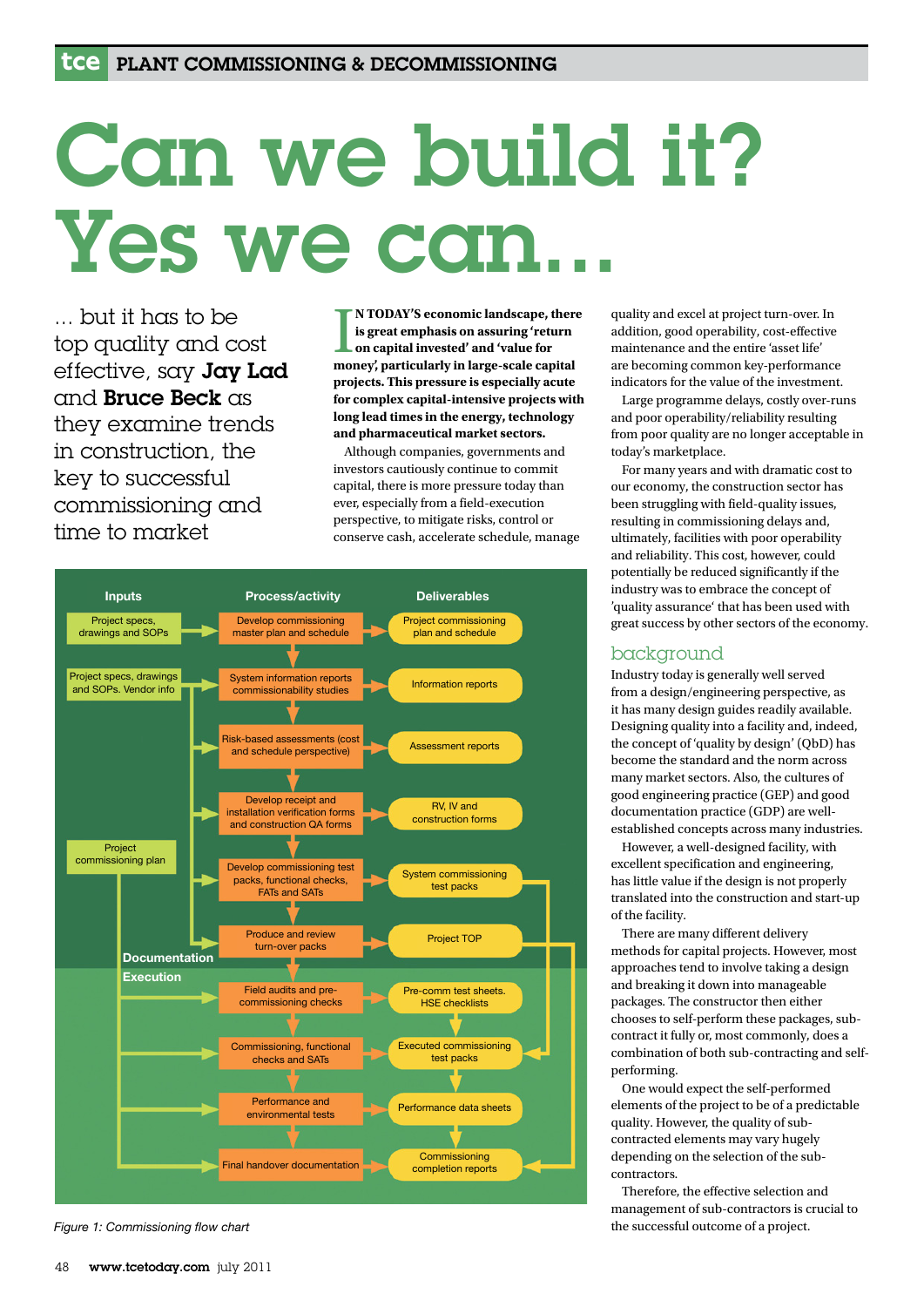# PLANT COMMISSIONING & DECOMMISSIONING **tce**

the field game

Unlike design/engineering companies, whose focus is on QbD, construction companies tend to be very cost and time driven and, therefore, their focus is on task completion and safety. Ideally, field safety and quality should be combined to deliver projects with zero accidents and zero defects. Indeed, many construction companies do not have a quality manual/ programme and often fail to see the intrinsic link between quality and safety.

 At the outset of a project the appropriate level of quality must be determined for every phase. This is usually established for the engineering phase. However, it is often overlooked for the construction and commissioning phases, which are probably the two most critical phases that impact operability, availability, reliability and maintainability of a facility.

 A good constructor should normally have a commissioning plan developed at the pre-construction stage. The objective being that the most critical and hazardous parts of the project are fully mapped out and costed, even before the construction has started (see Figure 1 for an approach to commissioning).

 However, a well-planned commissioning programme, with excellent protocols and check sheets, is of little value if the construction of the overall facility is of a poor quality and littered with defects. Therefore, the overall commissioning effort will ultimately prove to be more dangerous, troublesome and costly.

 It is clear from the above that, at the pre-construction stage, the approach to construction quality and commissioning should be fully established in a construction quality and commissioning plan. The level of quality/checking to be applied to the project should be clearly laid out and fully understood by all parties.

and management<br>approach 66<br>*a* <sup>t</sup> *C establishing a 'culture of quality' within an organisation can be quite cumbersome because it requires a complete turnaround in corporate culture approach*





#### Project total direct cost \*\*



(Identify values for project complexity and contractor quality experience, and add together)

#### Project complexity (examples)

| Parking lot, landscaping                                                                         |   |
|--------------------------------------------------------------------------------------------------|---|
| Minimal building construction,<br>installing package equipment                                   | 2 |
| Warehouse with temperature control,<br>laboratory, administration facilities                     | З |
| Medium-sized process facility, non-<br>regulated industry                                        |   |
| Large scale, complex, regulated<br>process facility (eg pharmaceutical,<br>biotech, nuclear etc) | 5 |

#### Contractor quality experience

| Industry leader/ISO 9000 certified                     |   |
|--------------------------------------------------------|---|
| Projects with alliance contractors                     |   |
| Projects without alliance contractors                  | З |
| Projects with limited owner<br>experienced contractors |   |
| No previous owner experience                           | 5 |

*Figure 2: Project scaling*

\*\* Project total direct cost only includes shell, building and process equipment

### quality

Establishing a 'culture of quality' within an organisation can be quite cumbersome because it requires a complete turnaround in corporate culture and management approach. It's also a slow and gradual process requiring substantial investment and commitment that may not always make commercial sense in the construction industry for one major reason: 'organisation stability'.

 The construction industry has a high number of collapses, especially during a downturn in the economy. Thus, commitment towards quality strategies and policies that may take several years to provide 'pay-offs' may be perceived as futile or a misdirection of resources. As compared with the head office, the construction site is transitory, where teams are specially formed for a project and which may cease to exist after contractual obligations end. This situation is compounded by the fact that the implementation of quality in construction requires the selection of the appropriate subcontractors who would commit to the quality process and develop a true quality attitude.

 Therefore, depending on the size/ complexity of the project, a logical solution to this challenge would be to have the construction quality function managed by a third party. This should be one who really understands the purpose of the facility, its specific operational/maintenance needs and can bring the appropriate level of quality to the construction phase (see Figure 2).

 Is it the architect/engineer or would it make more sense to have a commissioning firm work closely with the construction company to properly integrate quality into construction, and leverage this into commissioning to reduce 'time to market'?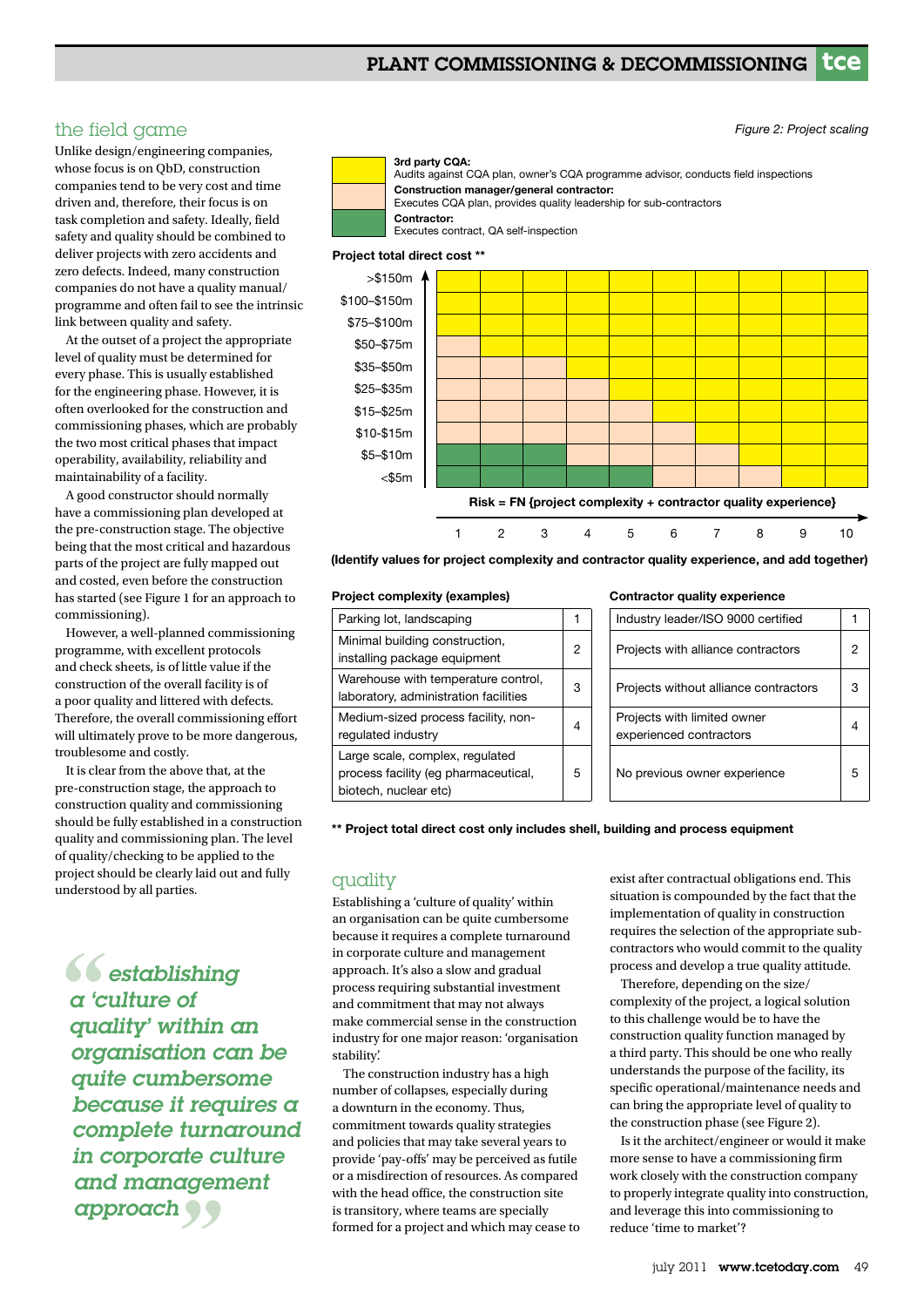# **tce** PLANT COMMISSIONING & DECOMMISSIONING

 A commissioning firm that understands quality and its application in the field as well as commissioning requirements may be ideally placed to take on the role of 'construction quality assurance' (CQA) manager. If executed properly, not only can they carry out this role in a cost-effective and independent manner, but also add great value to both the constructor and the owner.

 So how can a commissioning firm deliver the right quality to the construction/ commissioning activities in the field? This can be achieved by implementing a CQA programme, based on the principles of GEP and GDP to suit construction as outlined below.

# CQA programme

At the pre-construction stage of a project, a good construction manager will normally prepare a construction quality plan (CQP), attempting to document the key steps necessary to deliver a building/facility that is fit for its intended purpose. However, a plan is simply just a plan and, unless it is part of an overall integrated field-quality assurance programme, it often proves to be ineffective. Quality by inspection is limited and unless an integrated approach is adopted, success is a probability rather than a certainty!

 A CQA programme should aim to apply quality concepts and practices to the construction activities to ensure that the facility is delivered on time, as specified, defect free and in an operable state. One of the primary objectives of the CQA programme should be to raise the importance of quality and self-inspection/ testing to the constructor/sub-contractors in order to prevent deficiencies, minimise defective work and strive towards a zero critical-items punch list. However, the overall responsibility for the construction quality should never be removed from the constructor/sub-contractor.

 A good CQA programme should allow owners to use contractors with varying levels of field-quality expertise, yet be assured that

*" to the overall success*   $66$  *ga*<br>the  *understanding the gaps/deficiencies of the key contractors early in the project and implementing the appropriate corrective actions will be crucial of the project*



*Figure 3: Approach to project quality*

the outcome is a trouble-free commissioning/ start-up, ensuring a reduced 'time to market and, ultimately, a return on capital invested and value for money!

 The CQA programme should form the basis for integrating construction with commissioning, the objective being to reduce cost and time to market through a number of critical steps as identified below (see Figure 3):

# step 1. risk assessment and criticality analysis

At the start of a project, it is important to identify and understand critical aspects of the project that will impact schedule and cost.

 Risk analysis is often carried out at the design phase of a project, by the engineers and owners, usually from a design/ engineering perspective. The result normally captures the client's expectations by classifying systems into critical-impact systems and non-critical systems. This

is significant because critical systems, or higher-risk systems, require a higher level of documentation, field inspections and testing.

 However, it is just as important to identify and assess the risks to the project from a field-execution perspective. Therefore, at the pre-construction stage the risk assessments should also be carried out from a field perspective, identifying/assessing the criticality and interdependencies of systems, not just from a quality perspective, but also from a commissioning and schedule-impact perspective. This should apply to all systems and be carried out by the CQA manager, constructor and the client. A risk assessment that is executed from both a quality and schedule perspective will allow the field team to identify and prioritise quality/schedulecritical aspects of the project.

### step 2. sub-contractor assessments

Once the key systems in the field have been identified that will significantly impact